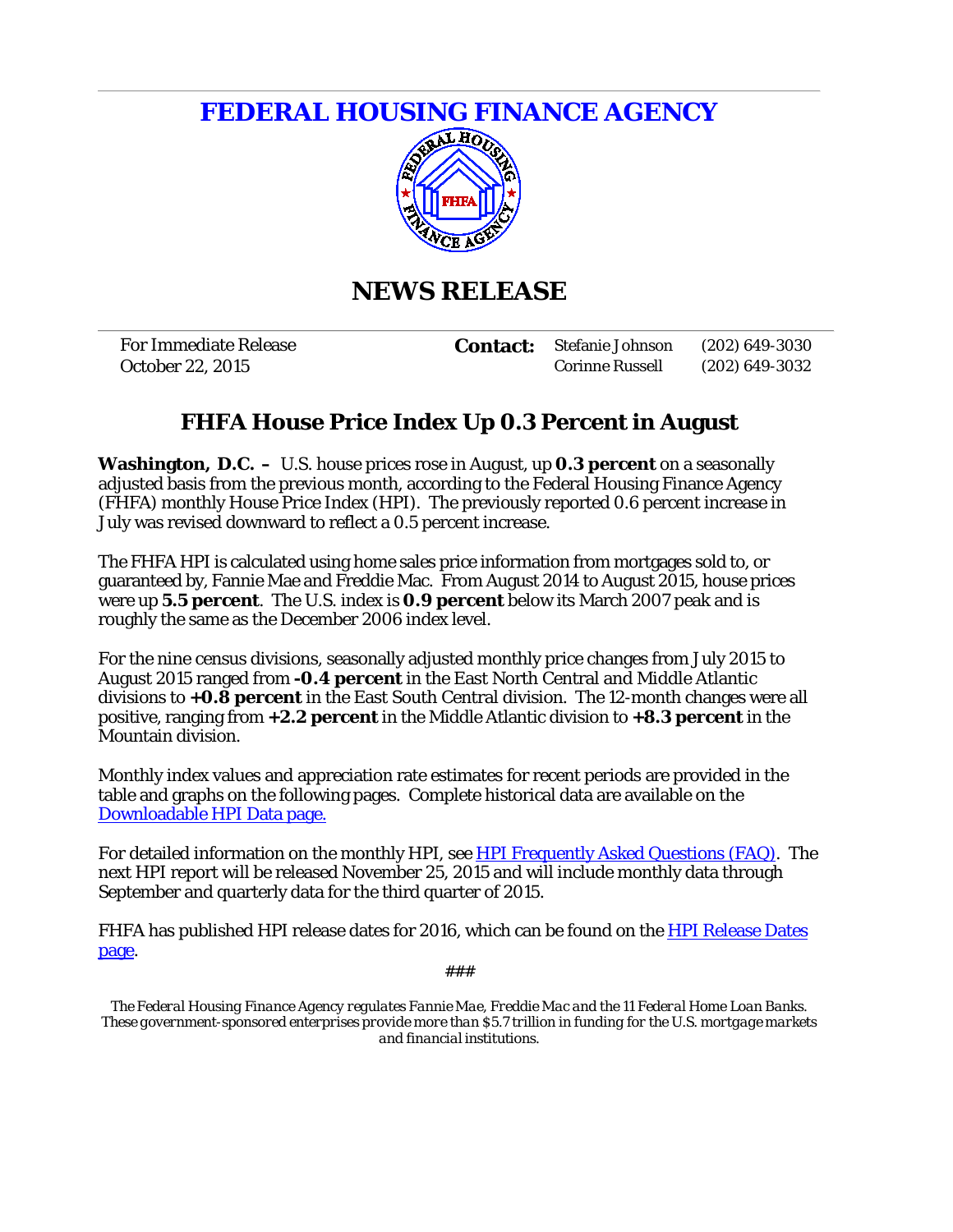#### **States in Each Census Division**

| <b>Pacific:</b>            | Hawaii, Alaska, Washington, Oregon, California                                                                         |
|----------------------------|------------------------------------------------------------------------------------------------------------------------|
| <b>Mountain:</b>           | Montana, Idaho, Wyoming, Nevada, Utah, Colorado, Arizona, New<br>Mexico                                                |
| <b>West North Central:</b> | North Dakota, South Dakota, Minnesota, Nebraska, Iowa, Kansas,<br>Missouri                                             |
| <b>West South Central:</b> | Oklahoma, Arkansas, Texas, Louisiana                                                                                   |
| <b>East North Central</b>  | Michigan, Wisconsin, Illinois, Indiana, Ohio                                                                           |
| <b>East South Central:</b> | Kentucky, Tennessee, Mississippi, Alabama                                                                              |
| <b>New England:</b>        | Maine, New Hampshire, Vermont, Massachusetts, Rhode Island,<br>Connecticut                                             |
| <b>Middle Atlantic:</b>    | New York, New Jersey, Pennsylvania                                                                                     |
| <b>South Atlantic:</b>     | Delaware, Maryland, District of Columbia, Virginia, West Virginia,<br>North Carolina, South Carolina, Georgia, Florida |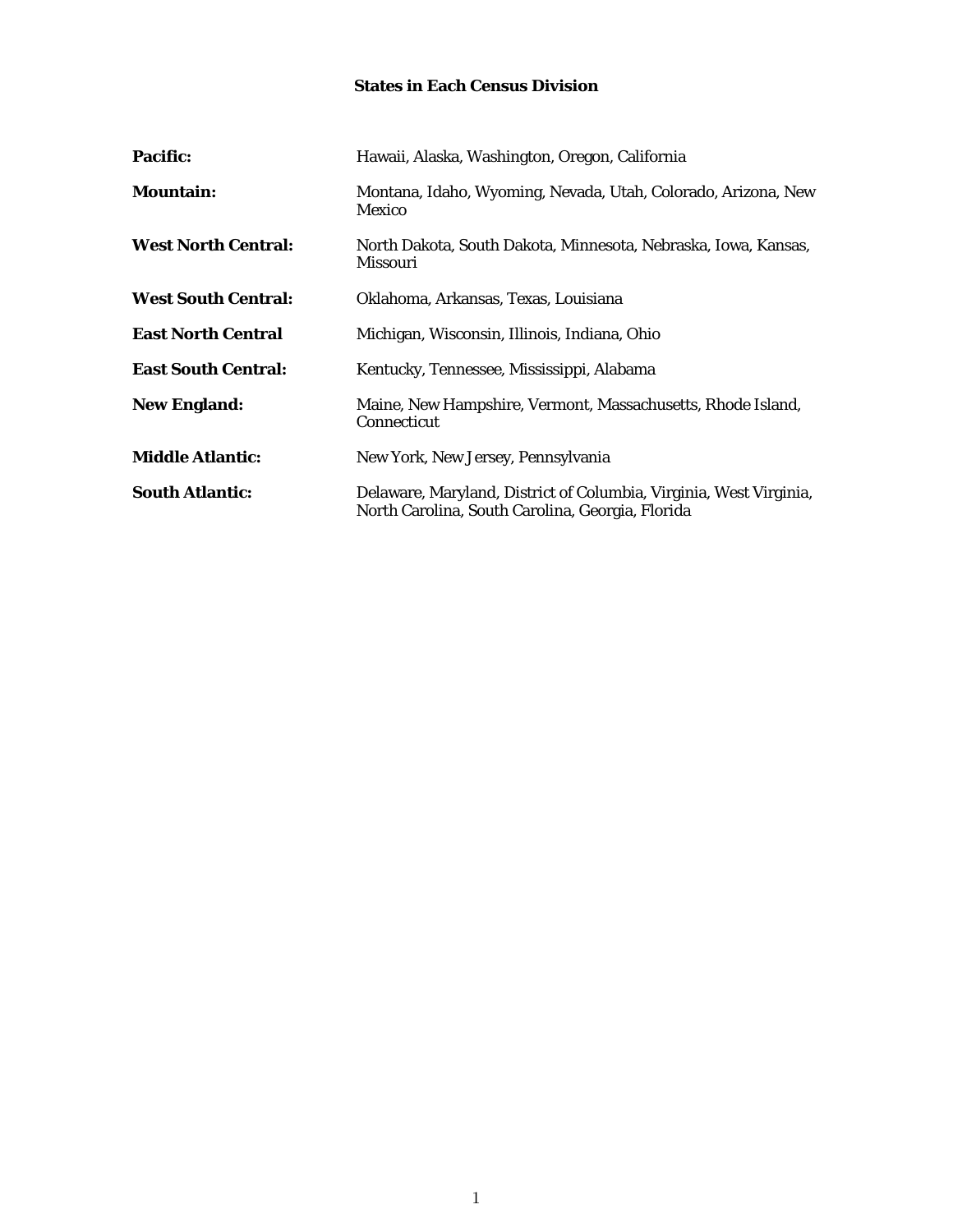### **Monthly Price Change Estimates for U.S. and Census Divisions**

|                        | U.S.                                                                 | Pacific | <b>Mountain</b> | West North<br>Central | West South<br>Central | East North<br>Central | East South<br>Central | <b>New</b><br>England | <b>Middle</b><br><b>Atlantic</b> | South<br><b>Atlantic</b> |
|------------------------|----------------------------------------------------------------------|---------|-----------------|-----------------------|-----------------------|-----------------------|-----------------------|-----------------------|----------------------------------|--------------------------|
| <b>Jul 15 - Aug 15</b> | 0.3%                                                                 | 0.5%    | 0.4%            | 0.7%                  | 0.0%                  | $-0.4%$               | 0.8%                  | 0.3%                  | $-0.4\%$                         | 0.7%                     |
| Jun 15 - Jul 15        | 0.5%                                                                 | 0.5%    | 1.6%            | $0.9\%$               | 0.6%                  | $0.0\%$               | 0.8%                  | $-1.1%$               | 0.9%                             | 0.4%                     |
| (Previous Estimate)    | 0.6%                                                                 | 0.7%    | 1.6%            | 1.2%                  | 0.7%                  | $-0.1\%$              | 0.8%                  | $-1.2%$               | 1.0%                             | 0.4%                     |
| May 15 - Jun 15        | 0.2%                                                                 | 0.1%    | $-0.2%$         | $-0.6%$               | 0.3%                  | 0.4%                  | $-0.5%$               | 1.8%                  | 0.2%                             | 0.1%                     |
| (Previous Estimate)    | 0.2%                                                                 | 0.1%    | 0.0%            | $-0.7\%$              | 0.3%                  | 0.5%                  | -0.7%                 | 1.9%                  | 0.3%                             | $0.2\%$                  |
| Apr 15 - May 15        | 0.5%                                                                 | 0.5%    | $0.9\%$         | $-0.1%$               | 0.9%                  | 0.8%                  | $-0.5%$               | $-0.3%$               | $0.0\%$                          | 0.7%                     |
| (Previous Estimate)    | 0.4%                                                                 | 0.5%    | 0.8%            | $-0.1\%$              | 0.8%                  | 0.8%                  | $-0.5\%$              | $-0.4\%$              | $-0.2%$                          | 0.6%                     |
| Mar 15 - Apr 15        | 0.4%                                                                 | 0.9%    | 0.1%            | 1.1%                  | 0.6%                  | -0.4%                 | 0.7%                  | 0.3%                  | $-0.3%$                          | 0.6%                     |
| (Previous Estimate)    | 0.4%                                                                 | 0.9%    | 0.1%            | 1.1%                  | 0.7%                  | $-0.5%$               | 0.7%                  | $0.4\%$               | $-0.3%$                          | 0.5%                     |
| Feb 15 - Mar 15        | 0.4%                                                                 | 0.3%    | 0.4%            | $0.6\%$               | 0.1%                  | $0.6\%$               | 1.2%                  | $-0.7%$               | 1.2%                             | 0.1%                     |
| (Previous Estimate)    | $0.4\%$                                                              | 0.2%    | 0.3%            | 0.5%                  | 0.1%                  | 0.6%                  | 1.2%                  | $-0.7%$               | 1.1%                             | $0.1\%$                  |
| 12-Month Change:       |                                                                      |         |                 |                       |                       |                       |                       |                       |                                  |                          |
| Aug 14 - Aug 15        | 5.5%                                                                 | 7.4%    | 8.3%            | 4.9%                  | 5.9%                  | 3.5%                  | 5.0%                  | 3.2%                  | 2.2%                             | 7.3%                     |
|                        | Menthly Index Velues fer Letest 40 Menths: U.C. and Canous Divisions |         |                 |                       |                       |                       |                       |                       |                                  |                          |

(Purchase-Only Index, Seasonally Adjusted)

#### **Monthly Index Values for Latest 18 Months: U.S. and Census Divisions**

(Purchase-Only Index, Seasonally Adjusted, January 1991 = 100)

|              | <b>U.S.</b> | Pacific | Mountain | West North<br>Central | West South<br>Central | East North<br>Central | East South<br>Central | <b>New</b><br>England | Middle<br>Atlantic | South<br><b>Atlantic</b> |
|--------------|-------------|---------|----------|-----------------------|-----------------------|-----------------------|-----------------------|-----------------------|--------------------|--------------------------|
| August-15    | 224.9       | 248.7   | 285.6    | 227.3                 | 240.0                 | 187.8                 | 210.1                 | 220.9                 | 211.6              | 226.5                    |
| July-15      | 224.3       | 247.5   | 284.5    | 225.7                 | 239.9                 | 188.6                 | 208.4                 | 220.2                 | 212.4              | 224.8                    |
| June-15      | 223.2       | 246.2   | 280.1    | 223.6                 | 238.5                 | 188.7                 | 206.8                 | 222.5                 | 210.5              | 223.8                    |
| May-15       | 222.8       | 246.0   | 280.5    | 224.9                 | 237.8                 | 187.9                 | 207.9                 | 218.5                 | 210.0              | 223.5                    |
| April-15     | 221.8       | 244.7   | 278.0    | 225.1                 | 235.6                 | 186.5                 | 209.0                 | 219.3                 | 210.0              | 221.9                    |
| March-15     | 221.0       | 242.5   | 277.7    | 222.7                 | 234.1                 | 187.3                 | 207.5                 | 218.6                 | 210.7              | 220.6                    |
| February-15  | 220.0       | 241.7   | 276.7    | 221.4                 | 233.8                 | 186.2                 | 205.0                 | 220.0                 | 208.2              | 220.3                    |
| January-15   | 218.5       | 239.7   | 273.5    | 220.4                 | 234.5                 | 184.2                 | 206.4                 | 216.9                 | 209.0              | 216.8                    |
| December-14  | 217.7       | 239.0   | 271.5    | 220.5                 | 231.3                 | 184.7                 | 202.5                 | 215.7                 | 209.4              | 216.9                    |
| November-14  | 216.2       | 235.9   | 268.8    | 218.8                 | 230.2                 | 182.6                 | 203.9                 | 214.5                 | 207.9              | 216.1                    |
| October-14   | 214.8       | 233.7   | 265.9    | 218.6                 | 227.4                 | 183.1                 | 201.3                 | 215.8                 | 206.8              | 213.5                    |
| September-14 | 213.7       | 232.8   | 263.6    | 217.0                 | 227.9                 | 181.5                 | 200.4                 | 214.9                 | 207.3              | 211.5                    |
| August-14    | 213.2       | 231.6   | 263.8    | 216.6                 | 226.6                 | 181.4                 | 200.1                 | 214.1                 | 207.1              | 211.1                    |
| July-14      | 212.1       | 229.6   | 260.3    | 216.1                 | 224.5                 | 180.0                 | 199.2                 | 215.4                 | 206.2              | 211.4                    |
| June-14      | 211.5       | 228.8   | 261.4    | 215.5                 | 222.4                 | 179.3                 | 198.1                 | 214.0                 | 206.8              | 211.0                    |
| May-14       | 210.5       | 227.1   | 259.6    | 215.6                 | 222.0                 | 179.1                 | 197.4                 | 213.4                 | 206.7              | 208.9                    |
| April-14     | 210.0       | 227.1   | 259.6    | 215.0                 | 220.5                 | 179.2                 | 197.5                 | 211.7                 | 204.7              | 208.7                    |
| March-14     | 209.6       | 226.0   | 259.0    | 215.0                 | 222.1                 | 178.2                 | 196.4                 | 212.7                 | 203.3              | 208.5                    |

Note: A listing of the states that comprise each Census Division is included in the index release materials.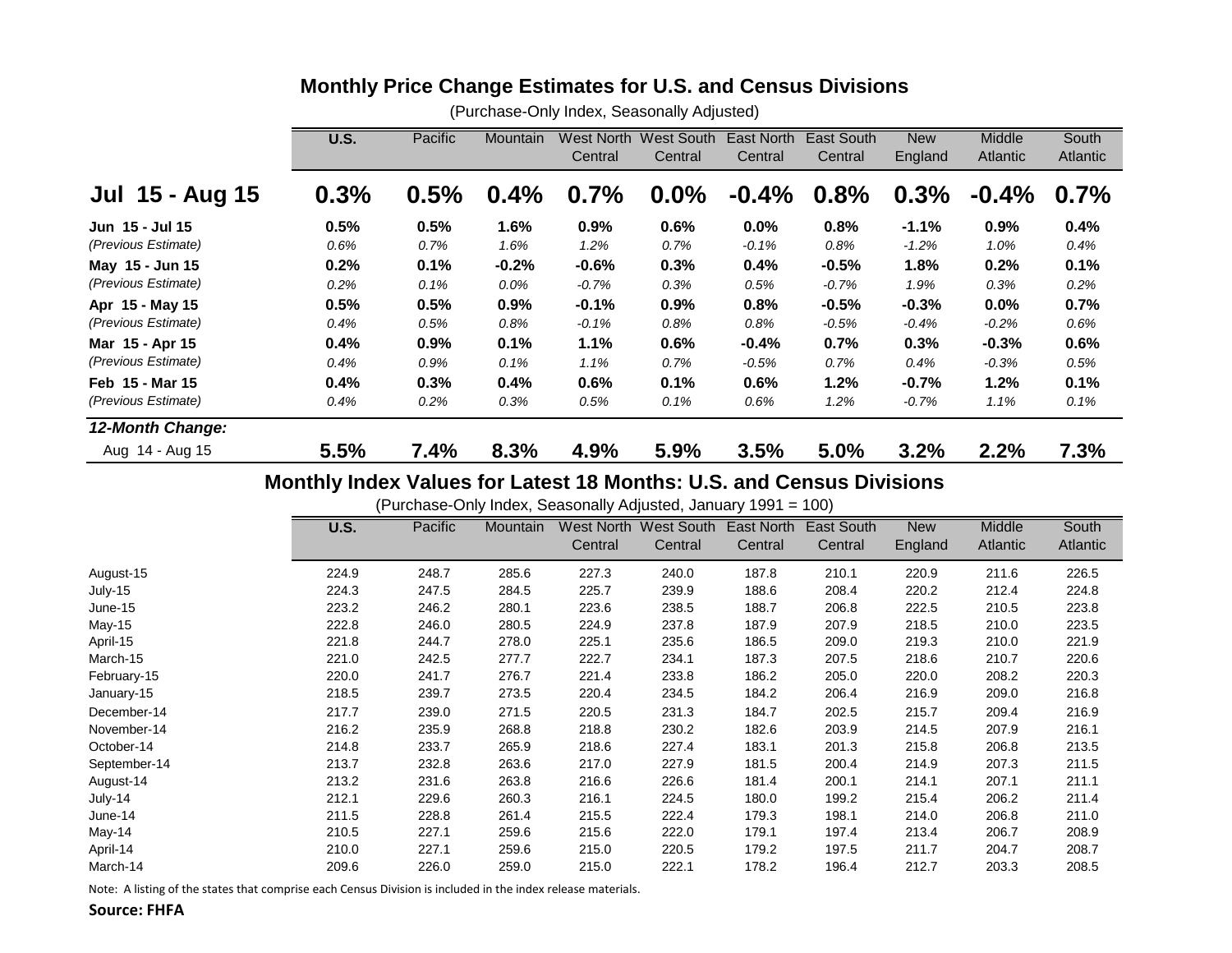

**Seasonally Adjusted and Unadjusted Monthly Appreciation Rates**

Purchase-Only Index for U.S.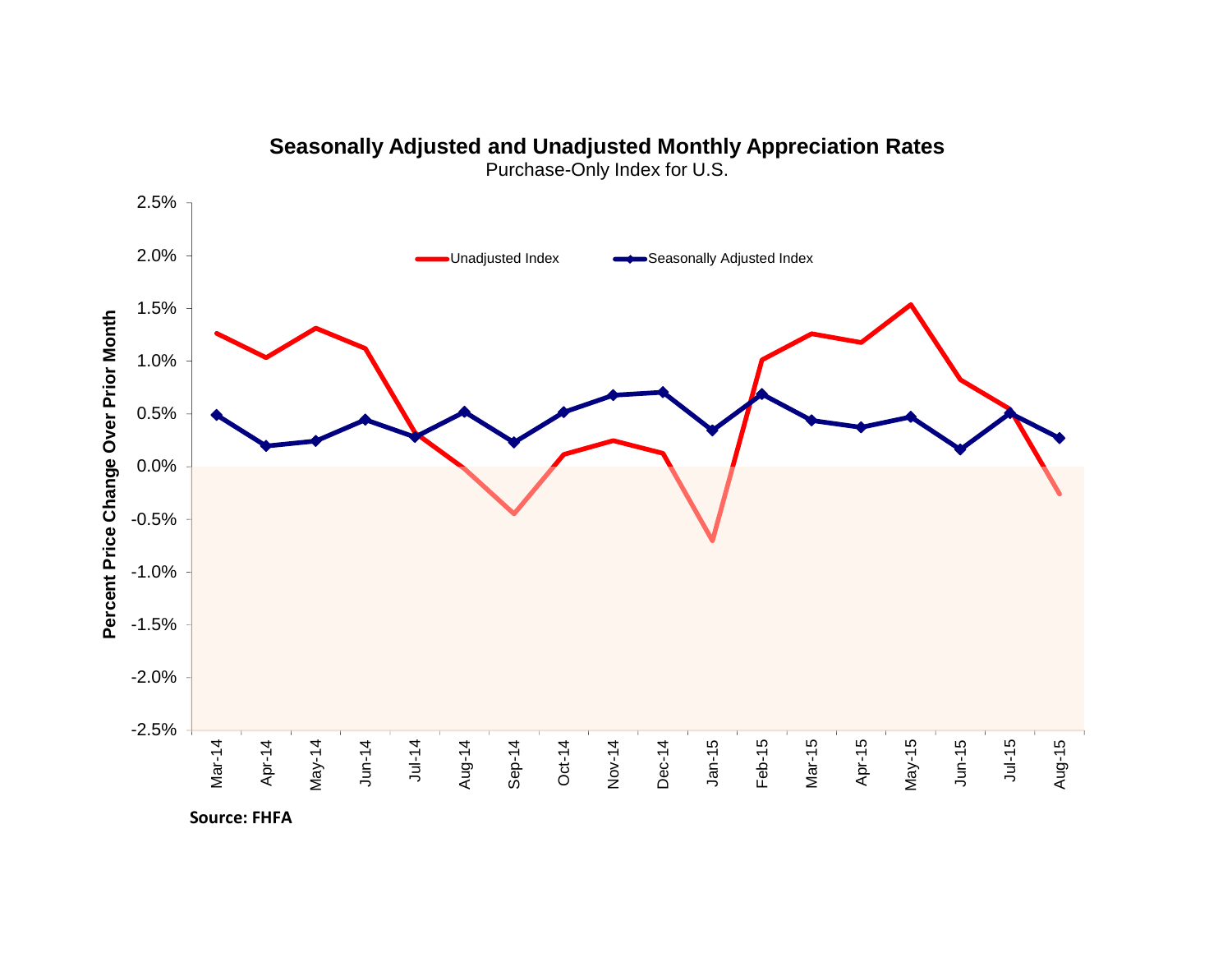

#### **Monthly House Price Index for U.S.**

Purchase-Only, Seasonally Adjusted Index, January 1991 - Present

**Source: FHFA**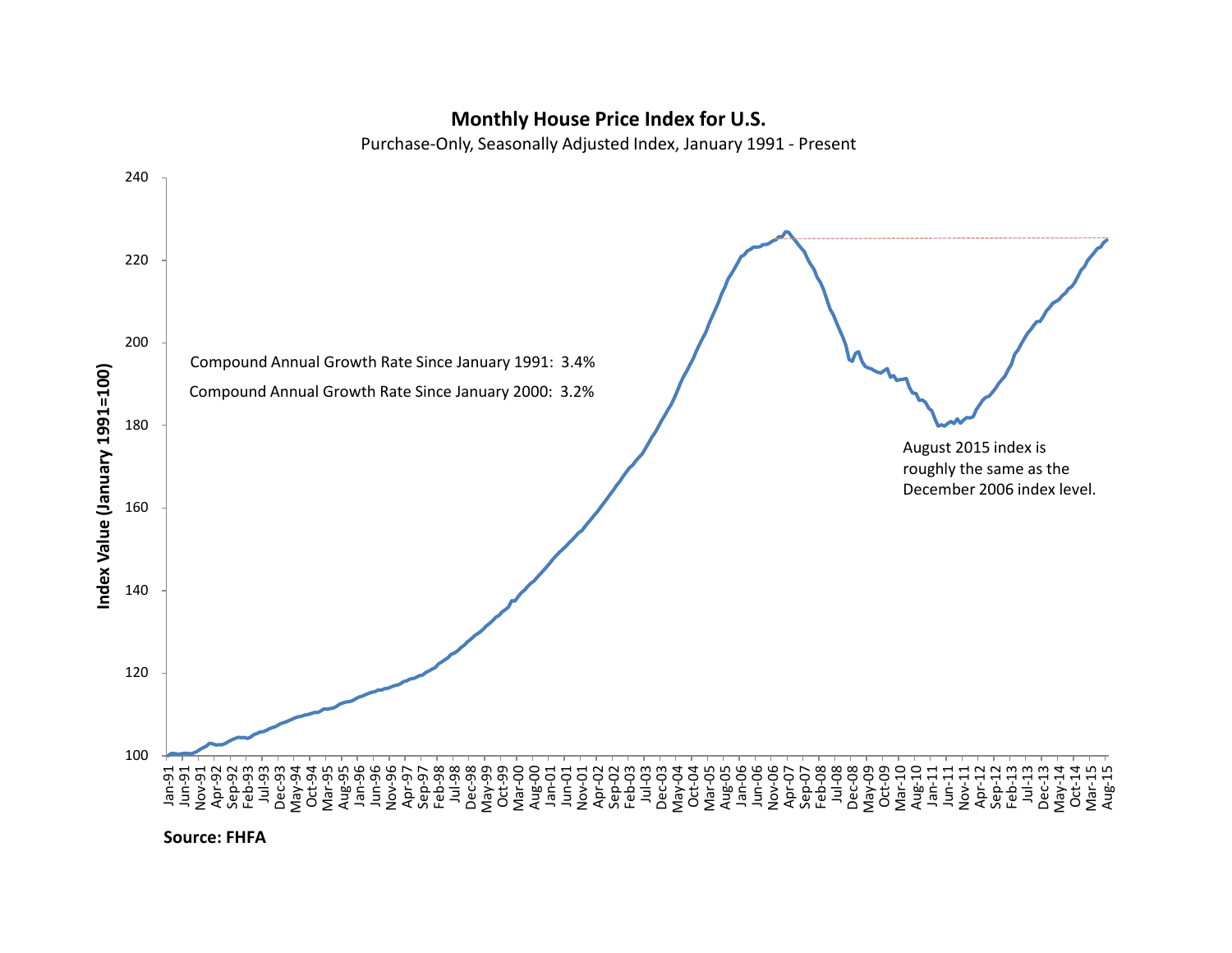#### **Cumulative Seasonally Adjusted Price Change Relative to Peak for U.S.**

Purchase-Only, Seasonally Adjusted Peak was March 2007



**Source: FHFA**